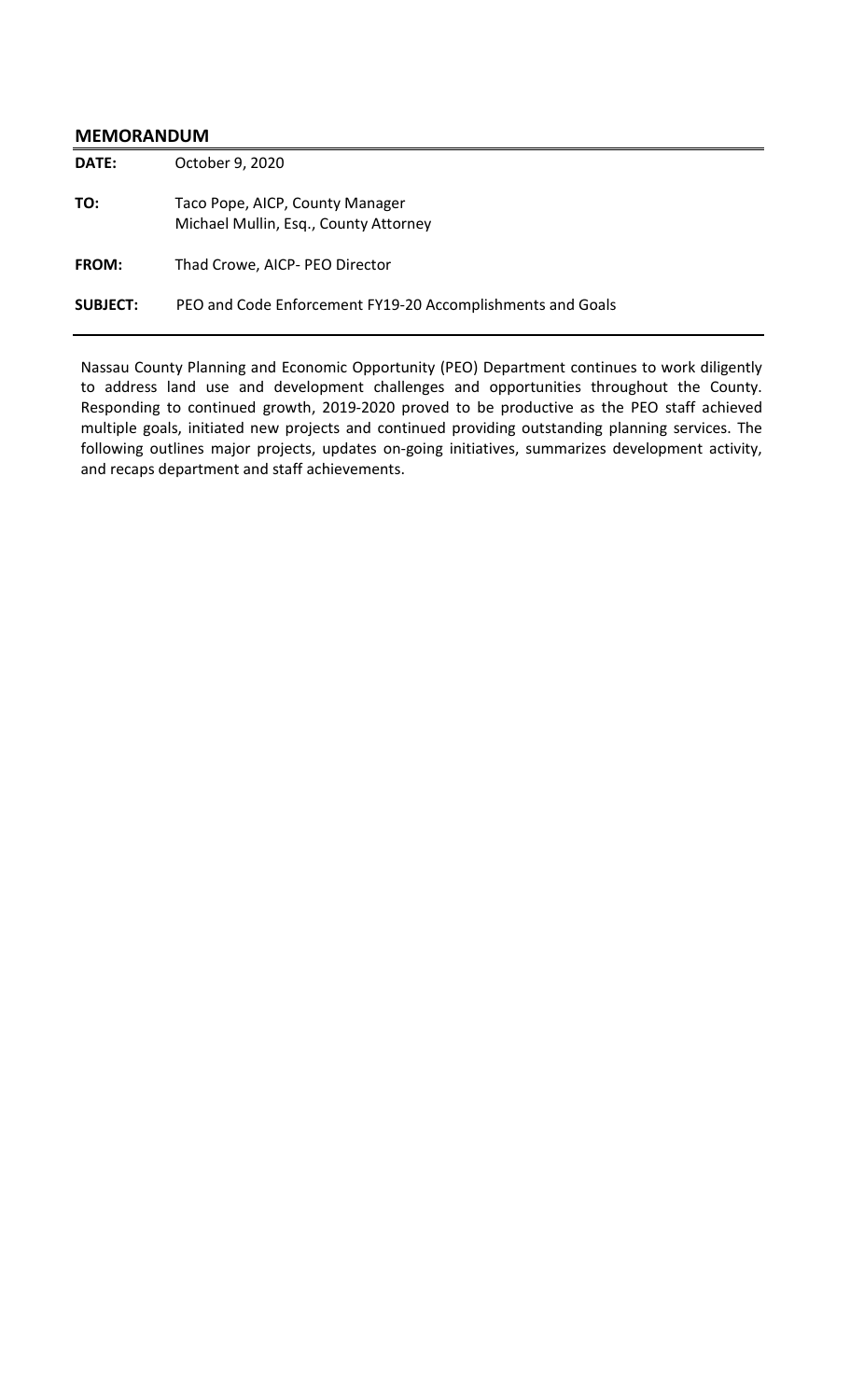# **Contents**

| SELECTED PROJECTS OF INTEREST, STUDIES AND PLANNING ACTIVITIES                                      | 2 |
|-----------------------------------------------------------------------------------------------------|---|
| <b>POLICY UPDATES</b>                                                                               | 4 |
| BOARD/COMMITTEE/ORDINANCE FACILITATION AND ACTIVITIES                                               | 5 |
| <b>OUTREACH AND COMMUNITY ENGAGEMENT</b>                                                            | 7 |
| PEO AND CODE ENFORCEMENT STAFF ACCOMPLISHMENTS, CONTINUING EDUCATION AND<br>PROFESSIONAL ENGAGEMENT | 7 |

# <span id="page-1-0"></span>**SELECTED PROJECTS OF INTEREST, STUDIES AND PLANNING ACTIVITIES**

# **2020 Growth Trends Report**

o Annual statistical update including existing and historical conditions in Nassau County and comparative trends in the region. Additionally, the report offers a status update to the twelve tools that were originally identified in the 2018 Growth Trends Report and updated in 2019. As initiatives are executed and new challenges arise, the toolbox will reconfigure and grow.

# **Administrative Complex Site Improvements**

- o PEO initiated recommendations to improve the function, aesthetics and code compliance of mechanical units at the rear of the Public Works Building. The recommendations are as follows.
	- Fence in the HVAC structures adjacent to the building in order to reduce noise and allow for utilization of an existing pavilion and table by county employees.
	- Install buffer plantings around the newly installed generator adjacent to the parking area and pond. PEO will generate a planting plan to allow for necessary access and maintenance which will buffer the large mechanical unit as required by LDC (sec 37.05 D (6).

#### **American Beach Planning Activities**

- o Starting in 2018, Nassau County PEO staff have been working with the American Beach community on possible long-term planning strategies, including exploration of a Community Redevelopment Area. Multiple community meetings were held in 2019 and 2020 with information captured at [www.nassaucountyfl.com/americanbeach.](http://www.nassaucountyfl.com/americanbeach) Planning staff is also coordinating with Facilities to evaluate rehabilitation strategies for the County-owned Evans' Rendezvous building.
- o *Passive Park at Evans Rendezvous***:** this is a cooperative effort with residents of American Beach to create plans for a passive park on County-owned properties adjacent to the Evans Rendezvous structure. These plans will provide necessary information for potential implementation grant applications as well as guidelines for Nassau County-initiated plans.

#### **Continuity of Operations Plan**

o Updated plan for 2020 and began discussion with Engineering and Building departments regarding the need for coordination of efforts.

#### **East Nassau Community Planning Area (ENCPA) Sector Plan**

o Ongoing development and construction coordination with landowner Raydient and individual developers within the ENCPA central planning district (aka Wildlight). In addition to various commercial retail and service buildings, the Preliminary Development Plans (PDPs) for the Commerce Park and PDP#3 were reviewed.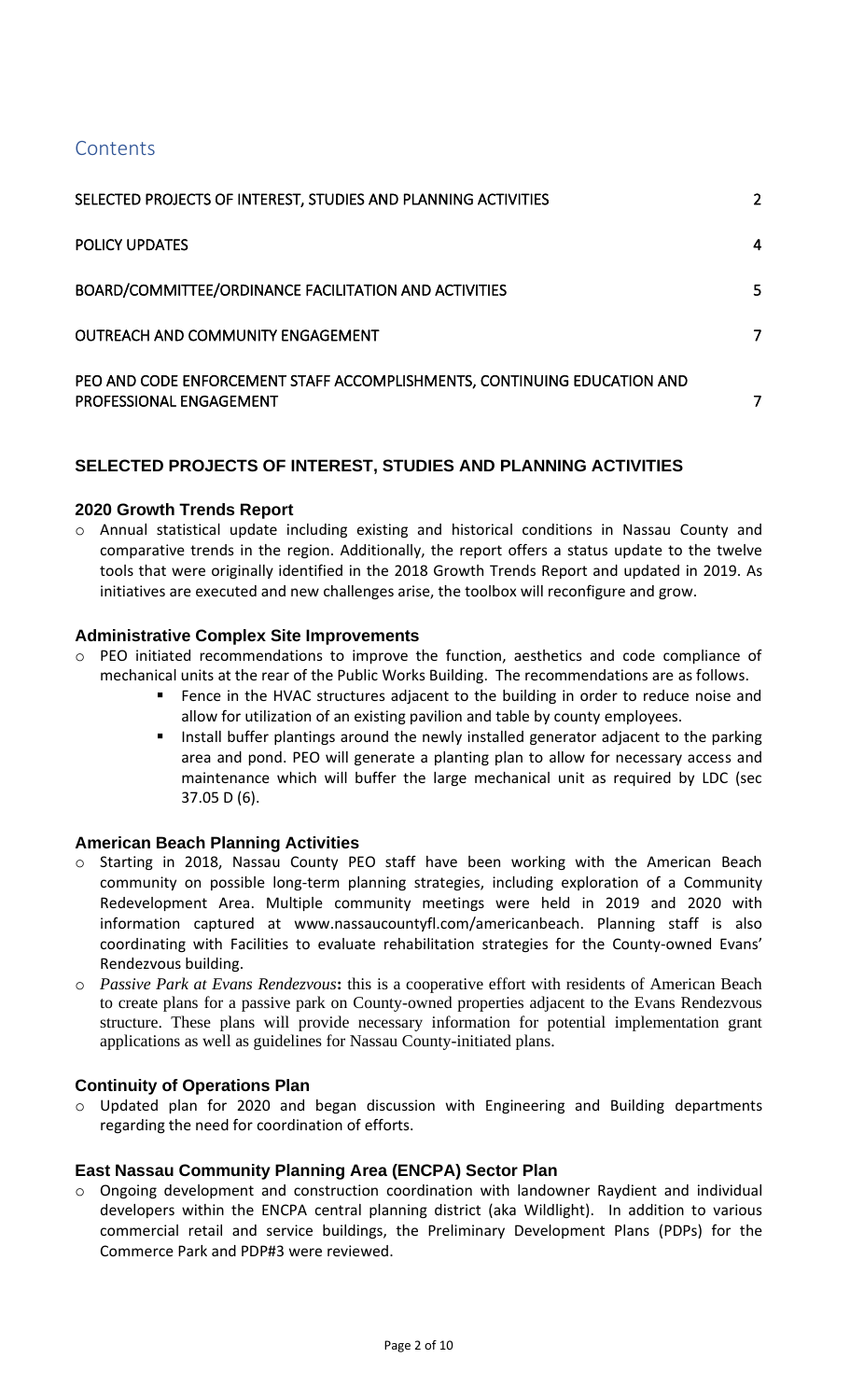# **Habitat Conservation Plan**

o Began planning efforts on FFW program in conjunction with the City of Fernandina Beach. Habitat Conservation Plans are planning documents required for an application to the US Fish & Wildlife Service for Incidental Take Permits. Further action is awaiting the award of additional funds in January 2021.

#### **Historic Resource Survey**

o PEO received a grant award from the Florida Division of Historical Resources to complete the first comprehensive Countywide historic resource survey. The grant award was accepted by the Board of County Commissioners' in August 2019. Phase 1 of the project was completed and PEO applied for the same grant for Phase II.

# **Land Conservation Acquisition and Management Program (CLAM)**

o PEO was tasked by the Board of County Commissioners' with exploring implementation of a Conservation Land Acquisition and Management program. In FY18-19, PEO staff formed a Technical Advisory Group, and coordinated and executed with the Trust for Public Land a financial feasibility analysis. In FY19-20, the North Florida Land Trust, in conjunction with the Planning Department completed the community, stakeholder and commissioner interviews, and produced a draft version of the Conservation Acquisition and Management Program. In the fall of 2020, the Program will be presented to the Board of County Commissioners' for approval. The Board of County Commissioners' has approved placing a referendum on the 2022 ballot regarding land conservation funding.

# **Mobility Planning**

- o The Mobility Plan addresses the changing transportation needs of County residents and businesses by identifying and coordinating future investments in transportation facilities. Over the past year and continuing into FY 20/21, criteria and performance measures will outline a standard that rank proposed mobility projects.
- o Along with Engineering Services, developed the Transportation Impact Analysis Guide for all development and redevelopment in Nassau County, used by both departments for development review.
- o Participated on the Steering Committee for the North Florida Transportation Planning Organization's (TPO's) Long Range Transportation Plan (LRTP) 2045 update. The LRTP includes several Nassau County projects that align with the mobility plan projects. Also, participated on the Steering Committee for the TPO's Regional Greenways and Trails Master Plan to look at future trail connections throughout Nassau County.

#### **Nassau Crossing Park**

o A ground-breaking ceremony was held on September 27, 2019 for the 15-acre park adjacent to William Burgess Boulevard featuring 2.5 miles of multi-use trails, sports fields, play equipment and other neighborhood amenities.

#### **Nassau County Parks and Recreation System Master Plan**

o Engaged Barth and Associates Public Realm Planning, Design and Facilitation Consulting to produce an implementation plan for County parks based on projected growth and development patterns. This effort includes standards and methods for operations and maintenance. The Plan will be presented to the Board of County Commissioners' in November 2020.

#### **PUD Annual Inspection Process**

o Development of forms and processes for annual inspection of Planned Unit Developments and development agreements.

#### **Timber to Tides SR200/A1A Corridor Design Plan**

 $\circ$  The Corridor Design Plan is close to completion as staff is working closely with the GAI consultant team. The long-term design plan for the corridor will establish a unique community identity; enhance the public realm and streetscape; encourage recreation, bicycle and pedestrian activity;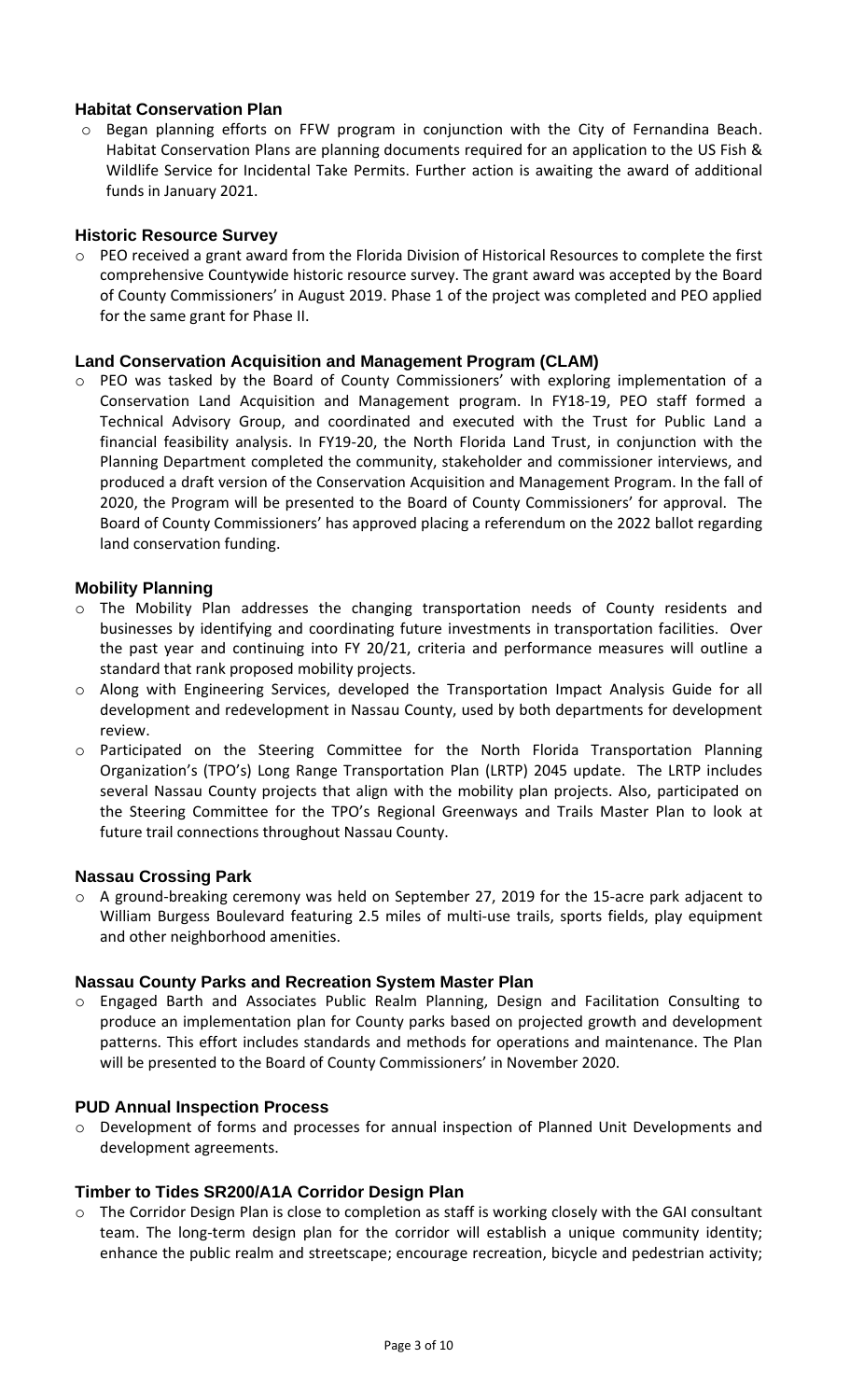promote compact mixed-use development pattern; and improve environmental quality and floodplain management.

# **Three Rivers DRI**

 $\circ$  Ongoing development and construction coordination with the Three Rivers development team including monthly meetings with County Manager/County Attorney to monitor terms of the development agreement.

### **Vulnerability Assessment**

o This project received funding from a Department of Environmental Protection grant. Phase One of the Vulnerability Assessment studied the areas east of I-95 on the mainland and west of I-95 south and west of A1A/SR 200/301 and was completed in Spring 2019. Phase two of the assessment for the remainder of the County, including Amelia Island, was completed in April 2020, and approved by the Board of County Commissioners' in June 2020. The Vulnerability Assessment reviews future exposure from flooding and storms to developed and undeveloped areas, examines financial exposure, and identifies risks to significant environmental and cultural resources. An application for additional grant funding has been requested in the DEP FY21-22 grant cycle to provide funding for an Adaptation Plan. An Adaptation Plan will help prioritize projects and areas within the county to help protect from flooding and Sea Level Rise and will inform long-range planning efforts currently underway.

# **William Burgess District**

o The William Burgess District Overlay represents a shift in land-use and policy planning in Nassau County. The District includes the area south of SR 200, east of I-95, north of the Nassau River, and mostly west of US 17. The regulations governing development within the district are designed to create a community where people can live, work, play, and stay. In 2018-19, PEO Staff created a form-based code for the District as an overlay that was adopted by the Board of County Commissioners' as updates to the Comprehensive Plan and Land Development Code. The first large-scale amendment to transect districts, covering over 437 acres, was transmitted for review in March 2020 and is anticipated to be adopted in November 2020.

#### **Westside Regional Park**

o The Planning Department took part in the RFQ process and the project was awarded to POND Engineering.

# <span id="page-3-0"></span>**POLICY UPDATES**

#### **Comprehensive Plan**

- o Adopted Water Supply Facilities Work Plan and associated text amendments to address requirements of Ch. 163, F.S. (CPA19-008).
- o Transmitted updated Future Transportation Map Series and associated text amendments in September 2020, with anticipated adoption in November 2020 (CPA20-005).

#### **Land Development Code (LDC)**

- o Updated the LDC sections regarding off-street parking, providing for shared parking agreements and reduced parking standards approvable by the Development Review committee to preserve canopy trees, increase open space, create drop-off zones for school or day care facilities or use Low Impact Development (LID) principles.
- o Updated the LDC sections regarding landscaping and buffers between certain uses; adding screening and buffering standards for mechanical equipment; requiring landscape plans with site development plans; and adjusting requirements for fencing in uncomplimentary use buffers.
- o Added additional permitted uses and adjusted setback standards in the Commercial Highway Tourist (CHT) zoning district.
- o Added Cottage Food Production as a home occupation and manufacturing of prepared food products in a State-licensed commercial facility as conditional uses in the Open Rural (OR) zoning district.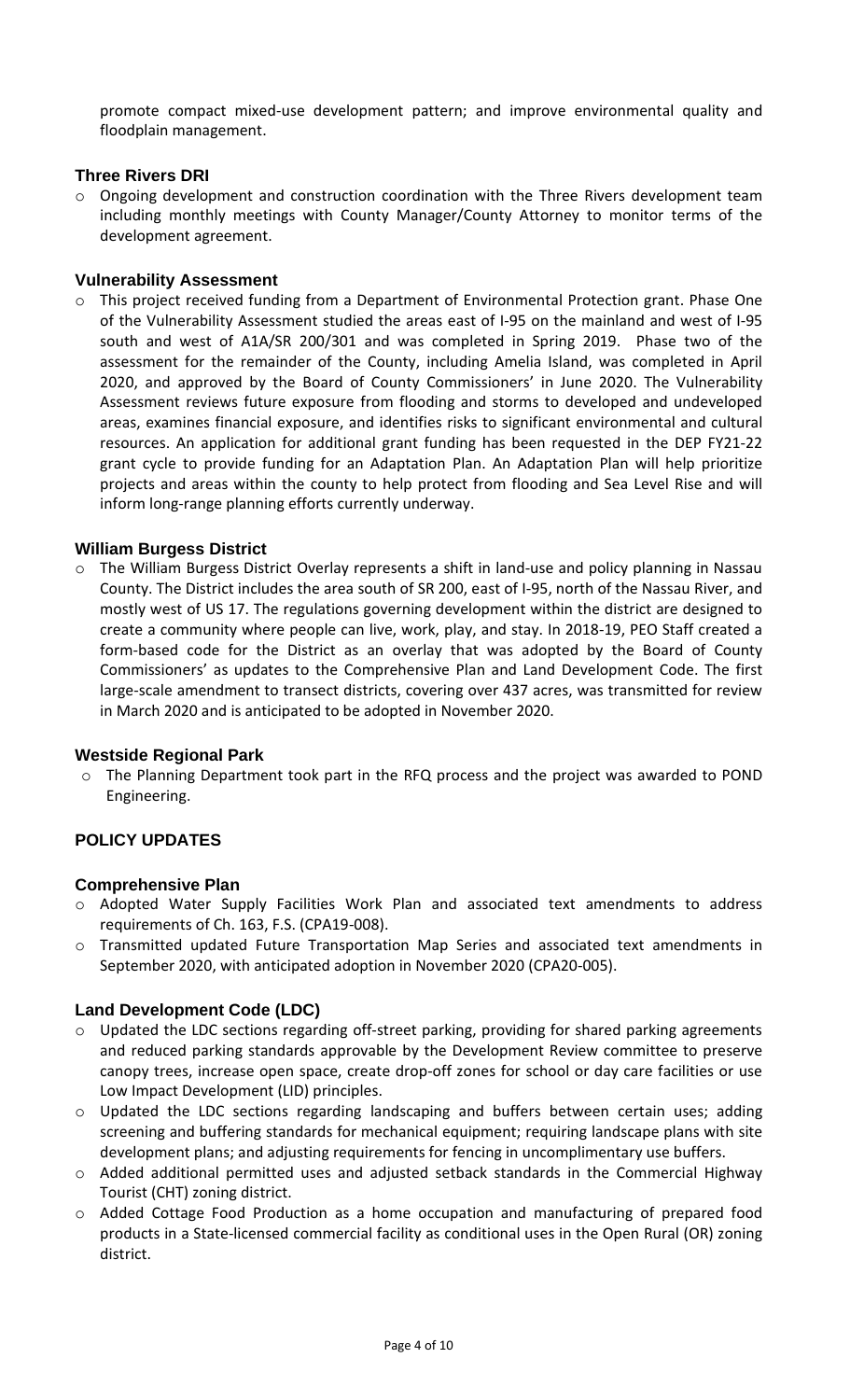- o Added waterfront industrial uses as permitted uses in the Industrial Warehouse (IW) zoning district.
- o Added definitions of "community residential home", "functional family" and "single family detached dwelling" in conformance with state statutes and recommendations from EHAC.
- o Continue to work on update to Development Review Procedures and consolidation of Subdivision Regulations and Roadway and Drainage Standards into the Land Development Code with anticipation of adoption by the end of 2020.

# **Other Ordinances**

- o Sea Turtle Lighting/Protection Ordinance PEO staff has drafted an update to the County's sea turtle lighting ordinance. It is currently being reviewed for acceptance.
- o The final draft of the Tree Protection Ordinance section 37.02 will be reviewed by the Tree Working Group and will be ready for legal review and approval in late 2020 or early 2021.

# <span id="page-4-0"></span>**BOARD/COMMITTEE/ORDINANCE FACILITATION AND ACTIVITIES**

# **Planning and Zoning Board: STAFFING**

- o *Meets the first and third Tuesdays of every month*
- o 13 regular meetings
- o Three rescheduled meetings
- o Nine cancelled meetings due to either COVID19 or room conflict due to election

#### o *Comprehensive Plan Amendments (CPA)*

- Eight applications (Eight recommended for approval)
	- $\triangleright$  Six small-scale (<10 ac) FLUM amendments
	- ➢ Two (>10ac) FLUM amendments
- Two text amendments (see above)
- o *Rezoning (R)*
	- Nine applications (Eight recommended for approval)
		- Seven conventional rezoning's
		- ➢ One new PUD
		- ➢ One modification to existing PUD
- o *Final Development Plans for PUDs (FD)*
	- Nine applications (Nine recommended for approval)

#### o *Waiver of Road Frontage (WRF)*

- One application (One recommended for approval)
- o *Family Hardship Developments (FH)*
- Three applications (approved)
- o *Lot Splits*
	- 73 Single Lot Split Applications
- o *Appeals (AP***)**
	- Zero applications
- o *Minor Developments (MD)*
	- One application (none remaining)
- o *Land Development Code Amendments (LDC)*
	- Five ordinances recommended for approval (see above)

#### **Code Enforcement Board: STAFFING**

- o Meets the second Tuesday of every month
- o 12 Regular meetings
- o Five meetings cancelled due to COVID19 or room conflict due to election
	- 22 cases reviewed
	- 932 complaints received
	- 2,972 inspections performed
	- 809 complaints resulted in code compliance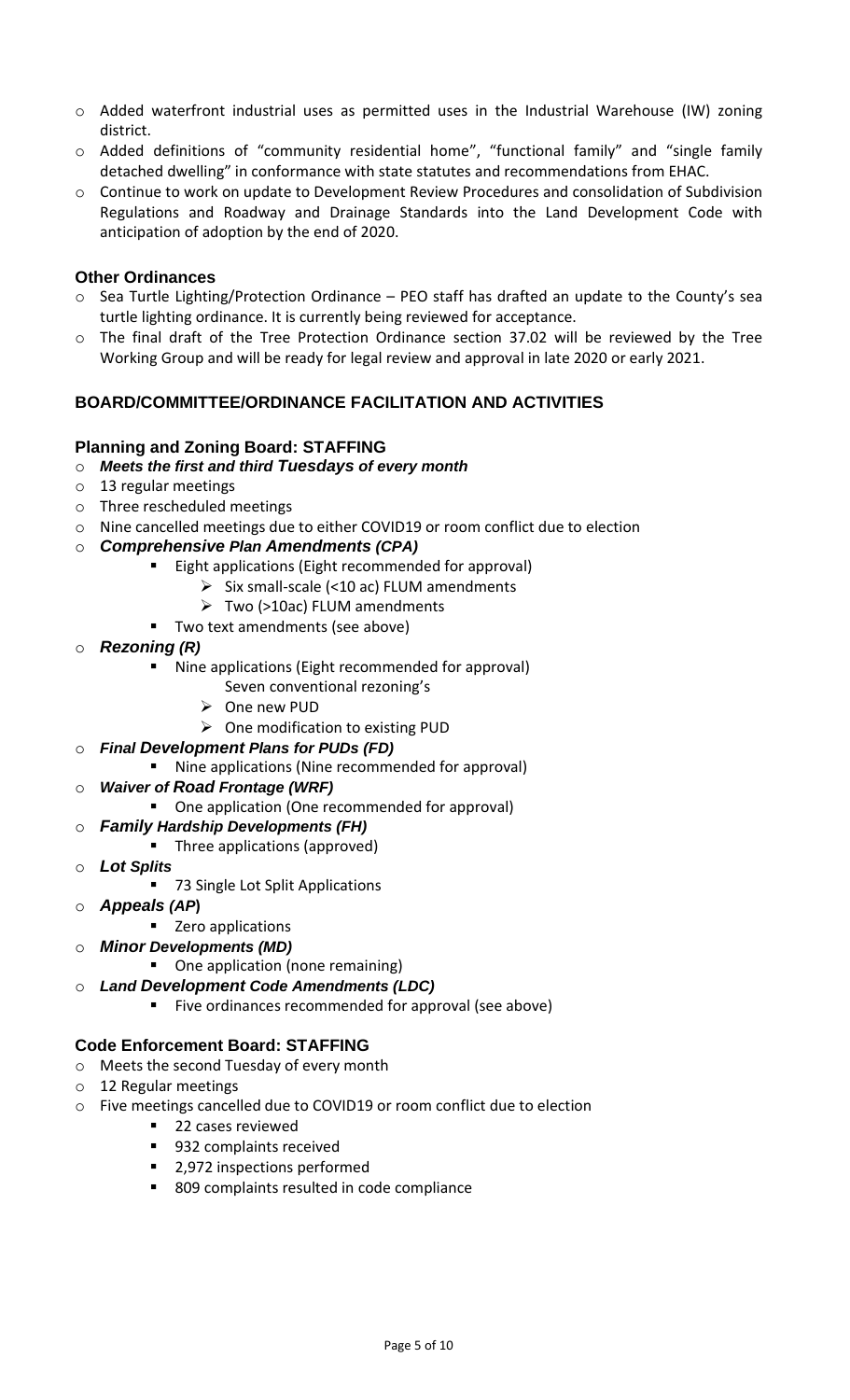# **Conditional Use and Variance Board: STAFFING**

- o Meets the fourth Thursday of every month
- o Six Regular Meetings
	- Processed 22 Conditional Use Applications
	- Processed Five Variance Applications (Two withdrawn)

# **Essential Housing Advisory Committee: STAFFING**

- o Meets the third Wednesday of every month
- o 12 Regular Meetings
- o Activities completed by the Essential Housing Advisory Committee in 2020 with staff assistance include:
	- Two presentations were given to the Committee on affordable housing around the region
	- A developer proposed The Preserve at Yulee, a multi-family affordable housing development off US-17. The Committee endorsed the project and recommended the density bonus to the Board of County Commissioners'.

#### **Development Review Committee**

- o Meets every Tuesday
- o 49 Development Review Committee Meetings
- o 68 Pre-Application Conferences
- o Reviewed:
	- 19 Preliminary Binding Site Plans
	- 38 Site Plans
	- 24 Preliminary Plats
- o Approved:
	- **Two Minor Developments**
	- 28 Site Engineering Plans
	- 19 Preliminary Plats

# **Amelia Island Tree Ordinance Enforcement**

- o 14 Tree Protection Zone compliance site visits for permit approval
- o Two Tree Protection Plan Revisions

# **National Flood Insurance Program - Community Rating System (NFIP-CRS) Participation**

- o 2020 Recertification of Nassau County as Community Rating System Class 8 to maintain 10% flood insurance savings for all residents who purchase flood insurance
- o Update map of Repetitive Loss Areas in Nassau County from FEMA data for 2019
- o The attendance and management of quarterly Program for Public Information committee meetings related to CRS Program was interrupted by Covid-19 protocol. This delay allowed time for preview of the PPI Plan by the CRS program to prepare the final draft for review and acceptance by the Board of County Commissioners'.
- o Two (2) CRS Outreach events at Fernandina Beach Marketplace Covid-19 restrictions interrupted attendance of four remaining Marketplace outreach events.
- o Average three per month flood zone and CRS related phone or counter inquiries
- o Prepare bi-monthly social media CRS/flood-related outreach postings
- o Attendance at quarterly 'Local Mitigation Strategy (LMS) Working Group' meeting

#### **Grants**

- o Received Florida Department of Environmental Protection Resilience Planning Grant Phase II Vulnerability Assessment. Plan completed in April 2020.
- o Summitted Florida Division of Historical Resources Small Matching Grant Countywide Historic Resource Survey Phase II.
- o Awarded the National Park Service grant opportunities through NPS for Evans' Rendezvous in American Beach for a Historical Structure Survey. RFQ for the project is planned to go out in early 2021.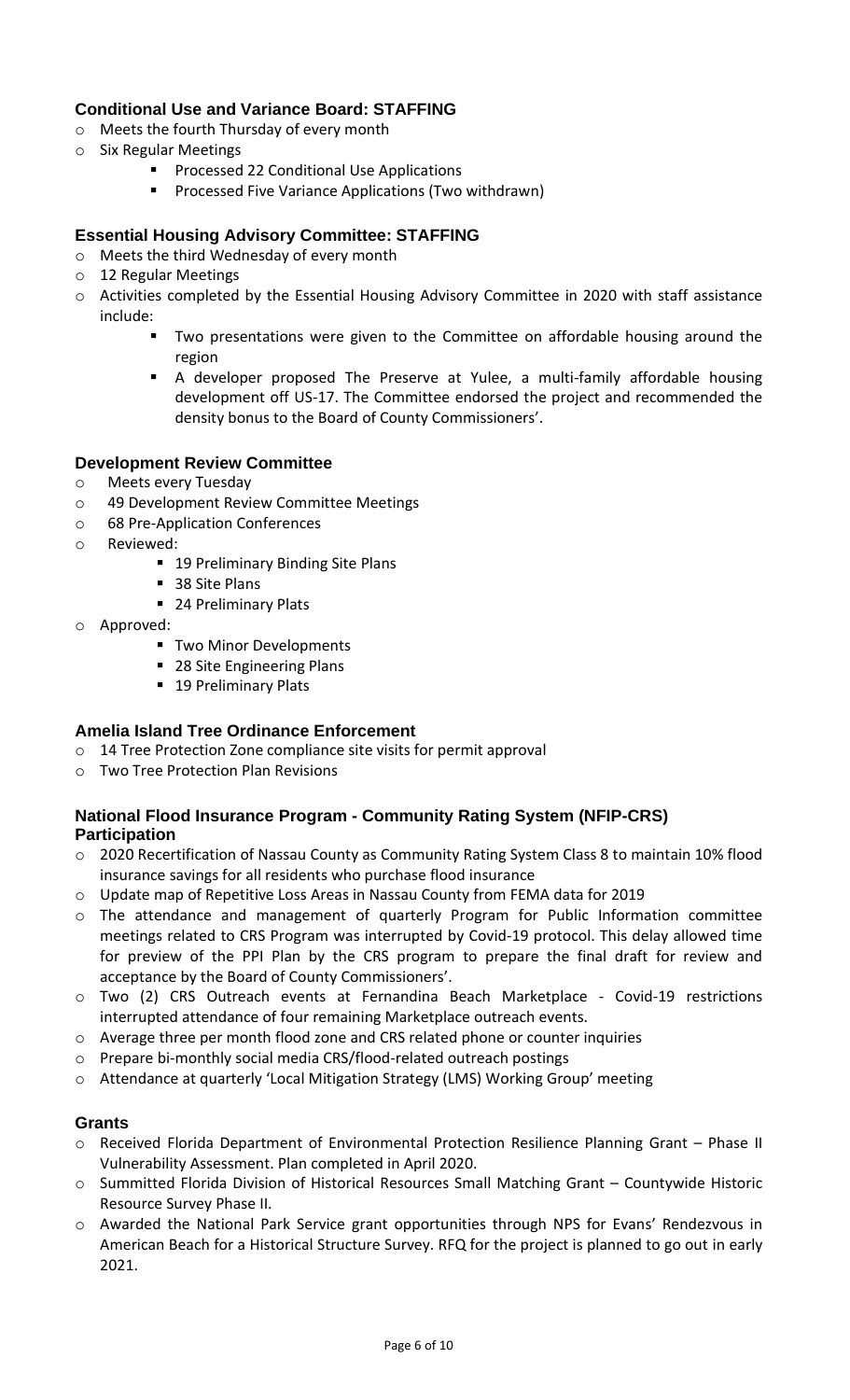# <span id="page-6-0"></span>**OUTREACH AND COMMUNITY ENGAGEMENT**

- o Significant community outreach initiatives including community events, open house-style meetings, press releases, social media and roundtable events for Western Nassau Heritage Preservation, William Burgess District and American Beach. Public outreach events included (these numbers do not include number of meetings with additional interested parties such as property owners, nonprofits, state agencies, media, etc.):
	- Three community outreach meetings in American Beach.
	- Nine community outreach remote webinar/meetings for the Conservation Land Acquisition and Management Program.
	- Two community outreach meetings for the Conservation Land Acquisition and Management Program.
	- 11 community outreach remote webinar/meetings for the Parks, Recreation and Open Space Plan.
- o Issued multiple press releases related to planning initiatives, upcoming outreach events, awards, staff accomplishments
- $\circ$  Completed updates to and/or creation of multiple webpages related to PEO activity including:
	- Essential Housing
	- American Beach
	- Parks and Recreation System Master Plan
	- Timber to Tides Corridor Design Plan
	- **Tree Protection**
	- Western Nassau Heritage Preservation Committee
	- William Burgess Overlay
	- Conservation Planning
- <span id="page-6-1"></span>o Updated PEO application and forms where applicable to improve clarity.

# **PEO AND CODE ENFORCEMENT STAFF ACCOMPLISHMENTS, CONTINUING EDUCATION AND PROFESSIONAL ENGAGEMENT**

### **PEO Staff**

- o Sun Ann Alleger
	- Maintained Certified Floodplain Manager certification
	- Attended Virtual Annual Florida Floodplain Managers Conference
	- Attended numerous virtual workshops and webinars regarding resiliency planning and the CRS Program.
	- Certified in IS-00230.d Fundamental of Emergency Management in April 2020
	- Certified in IS-00240.b Leadership and Influence in April 2020
	- Certified in IS-00317 Introduction to CERT in May 2020
	- Certified in IS-00019.20 FEMA EEO Supervisor Course 2020 in May 2020

#### o Naomi Braff

- Renewed LEED Green Associate credential
- Received an appreciation letter from a Nassau County resident
- Added new responsibilities of researching & presenting Conditional Use Permit Applications to the Conditional Use and Variance Board
- Attended six Florida Floodplain Managers Association virtual webinars
- Attended Florida Main Street & Historic Preservation Virtual Conference

#### **Thad Crowe**

- **EXED Awarded annual recertification by American Institute of Certified Planners**
- Appointed as Secretary of the Regional Community Institute of Northeast Florida
- Appointed as member of the Technical Coordinating Committee of the North Florida Transportation Planning Organization
- Panelist on Jacksonville Business Journal panel discussion on Smart Cities

#### Laurie Goltry

Received Notary Public designation in July 2020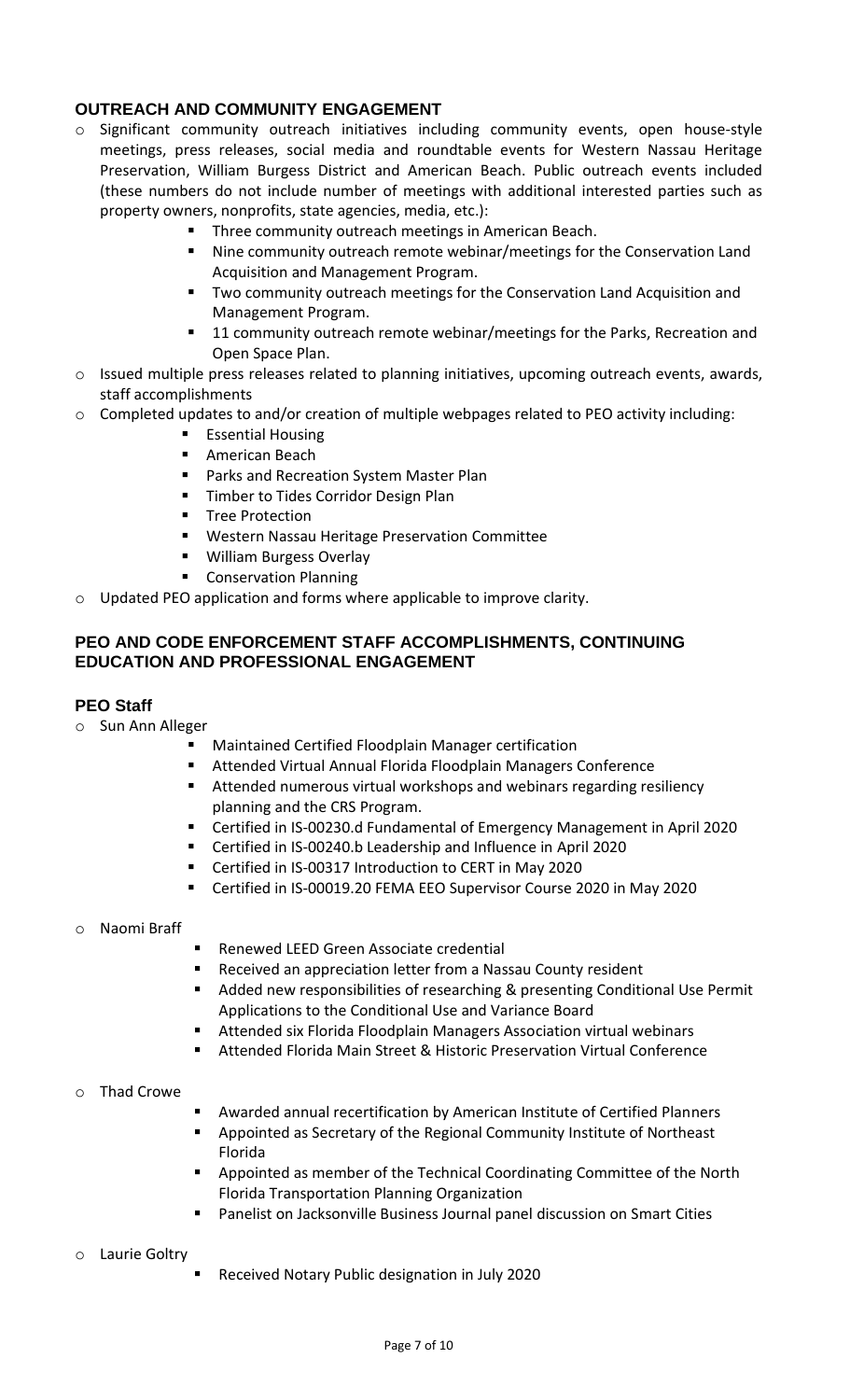#### Abby Weiss

- Served on Regional Boards for both Florida Planning and Zoning Association and Florida Chapter of the American Planning Association
- Awarded annual recertification by American Institute of Certified Planners

#### **Code Enforcement Staff**

o Robert Bostick

Attended Sea Turtle Lighting Workshop in July 2020

| $\circ$ Mike Favors  | $\blacksquare$ . | Attended Sea Turtle Lighting Workshop in July 2020 |
|----------------------|------------------|----------------------------------------------------|
| $\circ$ Jesica White | $\blacksquare$   | Attended Sea Turtle Lighting Workshop in July 2020 |

- Janet Wylie
- Attended Sea Turtle Lighting Workshop in July 2020

#### **Other Activities and Events Attended by PEO and Code Enforcement Staff**

- o Various Association Chapter Meetings Florida Chapter of American Planning Association, Florida Planning and Zoning Association, North Florida Urban Land Institute, Women's Transportation Symposium, Northeast Association of Code Enforcement, EOC required Emergency Management workshops/webinars for Nassau County response improvement offered by FEMA Emergency Management Institute (remote).
- o All Code Enforcement staff are members of F.A.C.E. (Florida Association of Code Enforcement).
- o All Code Enforcement staff are also members of N.E.A.C.E. (Northeast Association of Code Enforcement) and attend the bi-monthly training for Continuing Education credits.

#### **Administrative: PEO**

- o Continued work on improving PEO Department processes, both internal and external, including file management systems and operational efficiencies. Continued work on PEO Department Standard Operating Procedures manual.
- o Upgrade Senior Planner position to Principal Planner
- o Update Planning Department Organizational Booklet
- o Identify and explore feasibility of software deployment to improve internal PEO and Code Enforcement processes, ensuring coordination with related County departments
- o Continue to streamline internal processes and organize office for improved efficiency and operations
- o Staff transitions:
	- Thad Crowe, AICP, joined the department as Senior Planner (May 2020), was promoted to Interim Director (July 2020), and promoted to Planning Director (August 2020)
	- Andrew Prokopiak joined the department as Planner I (August 2020)
	- Valerie Feinberg, AICP, Interim Planning Director, left the department (July 2020)
	- Alyssa Neil, Planner I, left the department (July 2020)
	- Kailey Saver, Senior Planner, left the department (May 2020)
	- Adrienne Burke, AICP, Planning Director, left the department (February 2020)
	- Abby Weiss, AICP, promoted to Planner II/GIS Analyst (November 2019)

#### **Administrative: Code Enforcement**

- o Code Enforcement staff continues to cross train, expanding the capabilities of each staff member.
- o Completed software conversion to Munis
- o Organized current and archived records in accordance with Florida Statutes 119 for prompt retrieval.
- o Continued to work with banks and field service companies on foreclosures and lien searches. Maintain State mandatory and job required certification for Code Enforcement staff through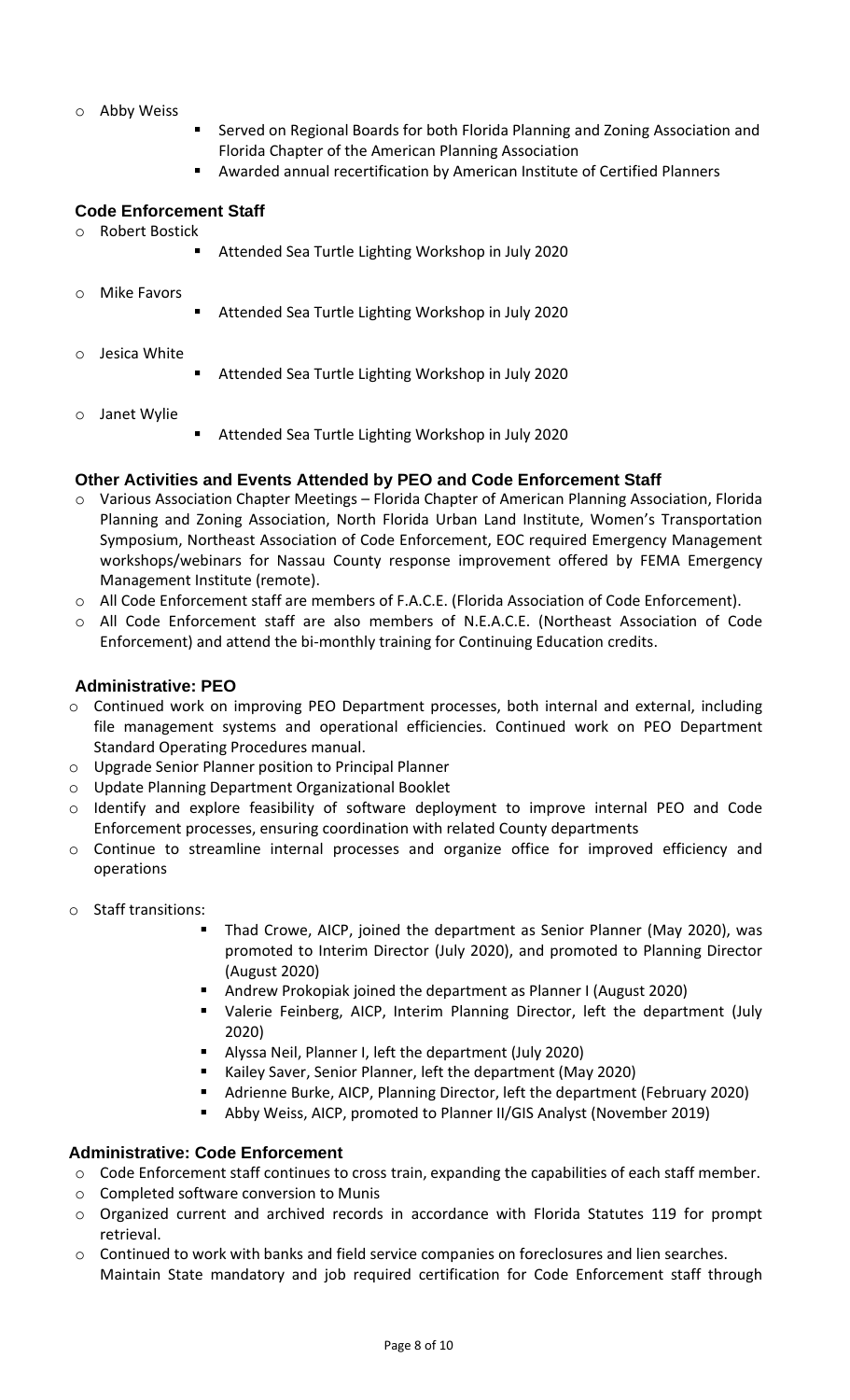education and training

- o Continues to update Code Enforcement Policies & Procedure Manual
- o Staff transitions:
	- Jesica White joined the department as Administrative Specialist II (November 2019)
	- Janet Wylie was promoted to Administrative Coordinator (May 2020)

#### **Intergovernmental and Interdepartmental Coordination Activities**

- o School Board
- PEO continues work on the School Board's Land and Growth Committee to identify future school sites, address transportation issues and address concurrency requirements.
- o Health Department
	- Participate on Partnership for a Healthier Nassau to implement strategies resulting from Health Department's Community Health Improvement Plan (CHIP) process
- o Economic Development Board
	- PEO Director and staff coordinate with the NCEDB as needed relative to potential economic development projects, and will be involved in any future economic development plan activities as directed by the BOCC and NCEDB
- o Emergency Management
	- PEO participates on Local Mitigation Strategy Task Force and Advisory Committee
- o Animal Services Department
	- Continuing coordination with Animal Services regarding animal sheltering and boarding facilities and compliance with the Land Development Code
- o Building Department
	- 400 building permit applications analyzed and reviewed for compliance with site plan and LDC requirements
- o North Florida Transportation Planning Organization (TPO)
	- Continued coordination with TPO on county transportation planning
	- Current participation in the 14<sup>th</sup> St (Amelia Island) Bicycle-Pedestrian Safety Study, which kicked off in September 2020.
- o Assist County Manager's office with organizational planning
- o Continue to serve on the School Board Growth Committee
- o Coordinate with City of Fernandina Beach on Joint Planning Activities as directed by Joint Boards; Habitat Conservation Plan, Safe Routes to School and Trail Planning, Roadways, Signage, Trees, etc.
- o Participate in Partnership for a Healthier Nassau
- o Continue coordination with Emergency Management Department

#### **PROJECTS OF INTEREST, STUDIES AND PLANNING ACTIVITIES**

- o Continued Implementation of Developments
	- William Burgess District
		- Nassau Crossing
		- **Nassau Station Phase 1**
		- William Burgess Civic Center and River Village
		- **Three Rivers**
		- Wildlight Commerce Park
- o Planning Projects
	- **American Beach Planning Activities**
	- Countywide Historic Resources Survey
	- Crawford Diamond Small Area Plan
	- Land Conservation Acquisition Planning
	- Mobility Plan
	- Parks and Recreation System Master Plan
	- PUD and Development Agreement Annual Monitoring and Reporting